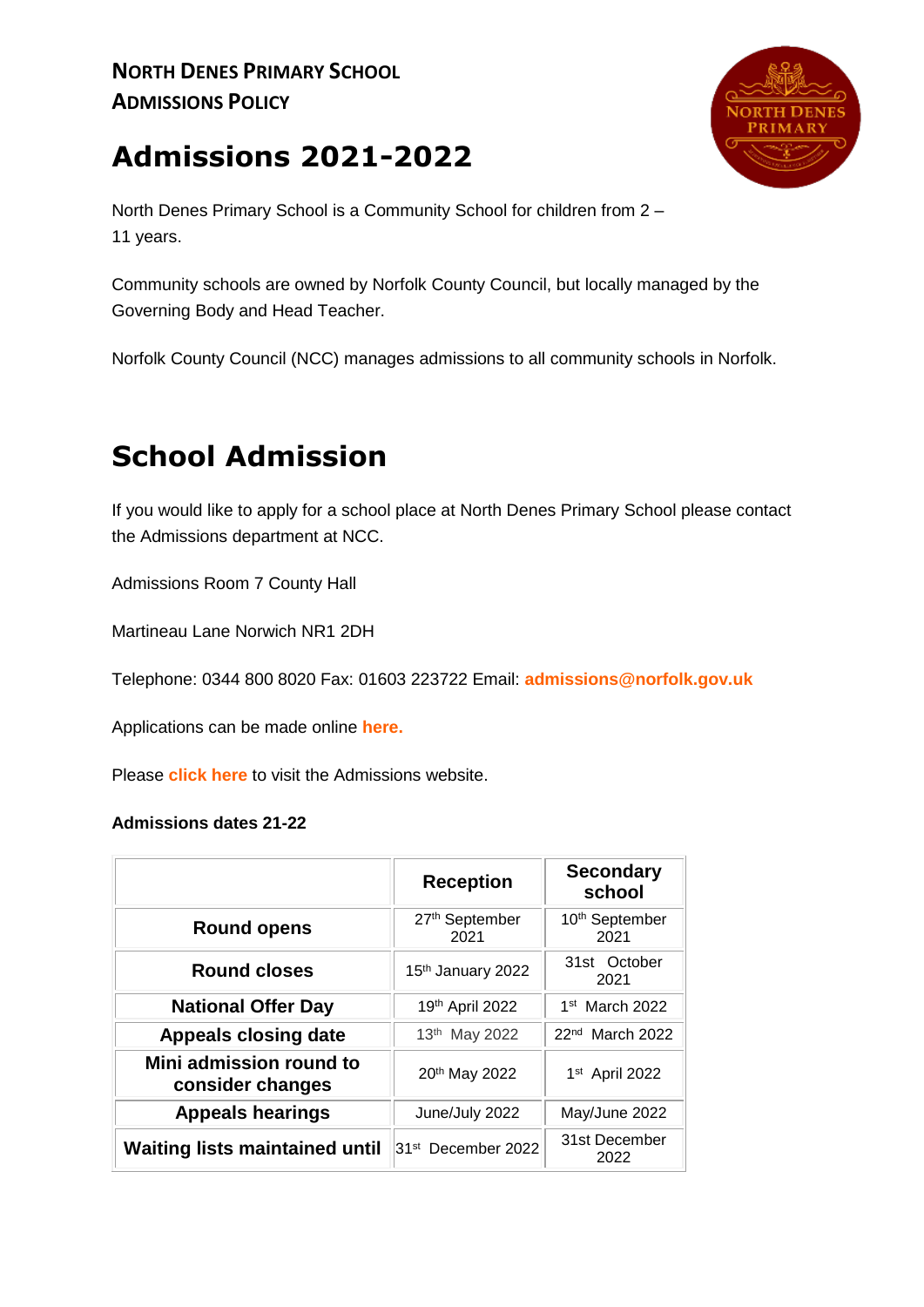## **NORTH DENES PRIMARY SCHOOL ADMISSIONS POLICY**



If you are moving into the area and are considering joining North Denes Primary School after the official school year has started, please contact Admissions to check on place availability. If there are spaces, school will contact you and arrange for a visit prior to starting.

If you are currently living locally and already have a school place, the admissions team only consider changes between schools at the start of each term.

Please read *A parents' guide to admissions to schools in Norfolk* **[click here](http://www.norfolk.gov.uk/view/NCC153439)** before you make your application. This will ensure you follow the application process correctly, help to avoid delays and maximise your chances of getting your preferred school.

## **Admission to Reception**

Once the application round is complete NCC process the applications. In April NCC sends a school place offer letter / email to all applicant families. Schools receive notification of the school place offers made for their school.

When we know who will be joining us, we contact all families to welcome them to North Denes Primary School and explain more about our school and dates for all the transition activities.

To ensure a smooth positive transition into school, we hold a number of events for both children and parents.

### **Home visits**

If your child is new to the school, the teacher and key worker will visit you at home to get to know your child even better. During this visit they ensure that all paperwork needed for school will be completed. These visits give time for conversations about settling in, transition, medical needs and anything else you would like to ask in the comfort of your own home.

#### **New Parents' Evening Meeting**

We hold an evening meeting for parents in June, where there is an opportunity to meet the teachers and support staff who will be working with your child and to answer any questions.